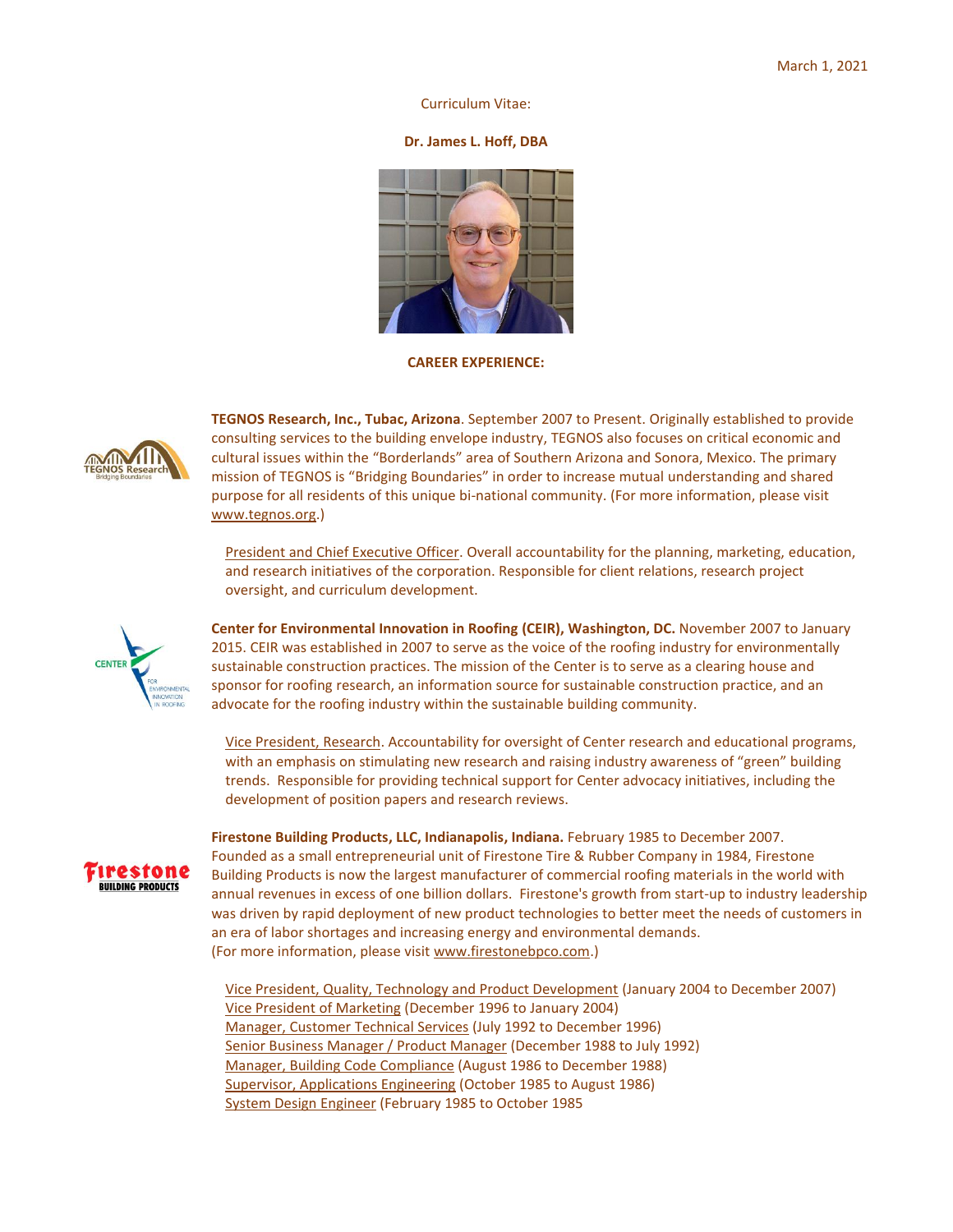Curriculum Vitae James L. Hoff March 1, 2021 Page 2 of 3

## **EDUCATION:**

**Associate of Applied Science.** Indiana Vocational Technical College, Indianapolis, Indiana (1976) Major: Architectural Technology **Bachelor of Arts.** Indiana University, Bloomington, Indiana (1976) Major: Psychology **Master of Science**. Indiana Wesleyan University, Indianapolis, Indiana (1998) Major: Management Science **Doctor of Business Administration**. University of Sarasota, Sarasota, Florida (2007) Major: Management

### **ORGANIZATIONAL AFFILIATIONS:**

Border Community Alliance, Tubac, AZ: Member, Board of Directors 2018- Cool Roof Rating Council, Oakland, CA: Member, Board of Directors, 2010-2016 EPDM Roofing Association, Bethesda, MD: Chairman, Board of Directors, 2004-2007 Polyisocyanurate Insulation Manufacturers Association, Bethesda, MD: Chairman, Board of Directors, 1999-2003. Roof Consultants Institute (RCI), Raleigh, NC: Member, RCI Foundation Board of Directors, 2005-2017 *Roofing Contractor* Magazine, Monthly Columnist, Sustainable Roofing, 2012-2017

## **RECENT CLIENTS:**

Austech Roofing Consultants, Inc., Austin, TX Asphalt Roofing Manufacturers Association (ARMA), Washington, DC BNP Media, Troy, MI EPDM Roofing Association (ERA), Bethesda, MD Gryphon Investors, San Francisco, CA Oak Ridge National Laboratory, Building Envelopes Program, Oak Ridge, TN Polyisocyanurate Insulation Manufacturers Association (PIMA), Washington, DC Principia Consulting, LLC, Malvern, PA Roof Coating Manufacturers Association (ARMA), Washington, DC Single-Ply Roofing Institute (SPRI), Waltham, MA Superior Capital Partners, LLC, Detroit, MI U.S. Department of Energy, Office of Building Technology, Washington, DC U.S. Environmental Protection Agency, Small Business Innovation Research Program, Washington, DC Vector Solutions, Tampa, FL